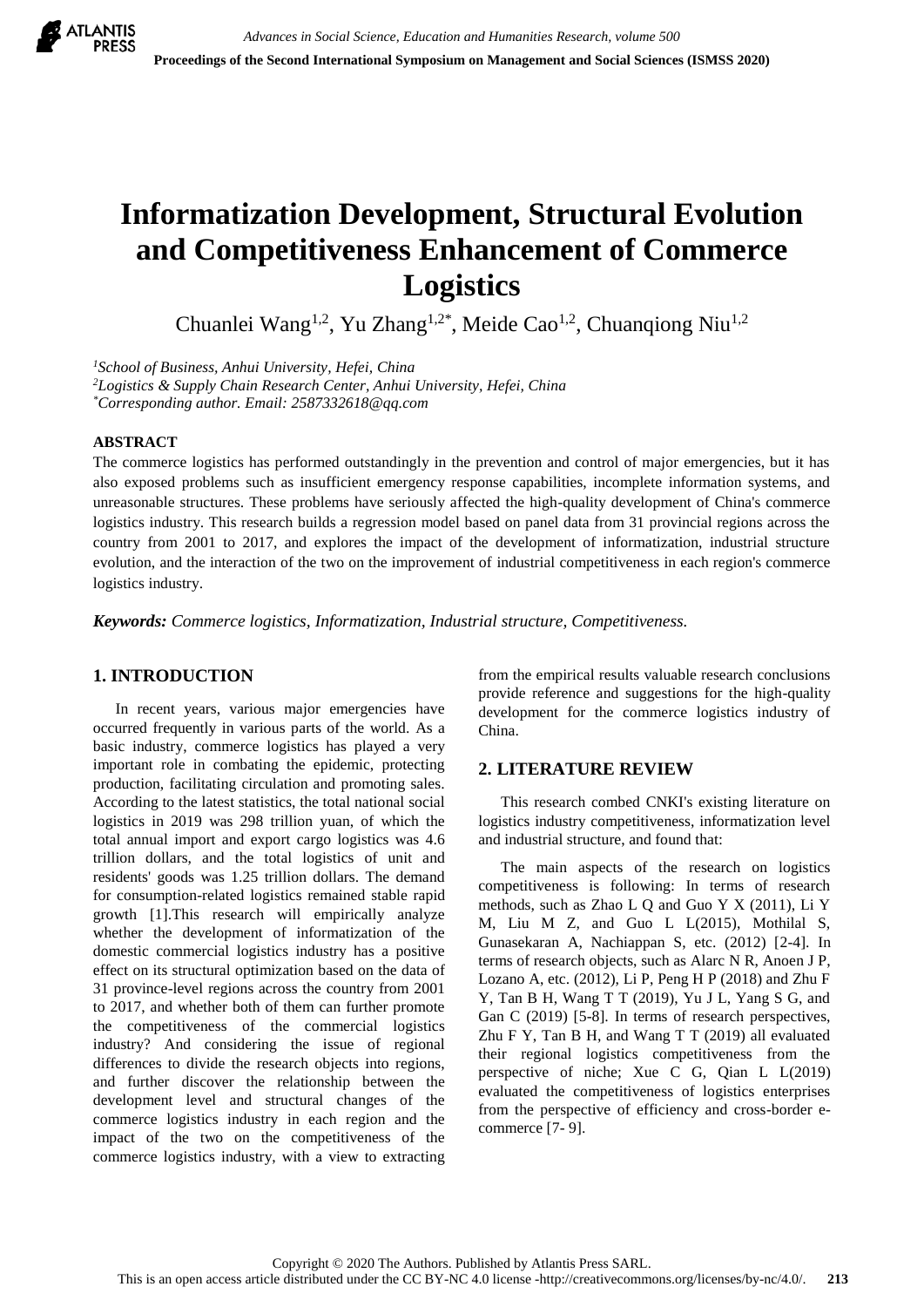There are many research results on informatization at home and abroad. In terms of the macroscopic role of informatization, such as Helpman E(1998), Kim M S and Park Y(2009), Jorgenson D W(1999), Oliner S D(2000), Chu S Y(2013)and Choi C, Yi M H(2018)[10- 15]. In terms of informatization measurement, such as Guo M D (2019)[16]. In terms of the interaction between information and logistics, such as Prajogoa D, and Olhagerb J(2012), Gan W H, Zhu Y W and Zhang T T(2012), Choy K L, Gunasekaran A and Lam H Y(2014), Alam T and Rababah B(2019)[17-20].

Combing the research results of the logistics industry structure, it is found that the adjustment and upgrading of the industrial structure has always been the focus of scholars' research. Regarding the relationship between industrial structure and economic growth, such as Cortuk O and Singh N(2011), Havlik P(2015), Michaels G, Rauch F and Redding S J(2012), Tang J R and Wang X X (2016), Liu J, Tu J (2017), Che M H and Deng X L (2019), Lei S P, Ma H(2012)[21-27].

After reviewing the literature, it is found that most of the existing relevant research results are focus on informatization, industrial structure and competitiveness of the logistics industry, and very few studies have taken the commerce logistics industry as the research object. This research has set the time and space span to 31 provincial-level regions of the country since joining the WTO in 2001, the informationization of the commercial logistics industry has effect on/affects the industrial structure optimization and the competitiveness of the commercial logistics industry. It has theoretical and practical significance for enriching the research perspective in this field and enhancing the competitiveness of the commercial logistics industry in the actual development.

# **3. VARIABLE SELECTION AND DATA SOURCES**

## *3.1. Variable Selection*

## *3.1.1. Logistics Information Level*

The level of informatization can be seen that the level of informatization cannot be measured only from a single aspect of input or output, but should be combined with the input of people, money, materials, etc., and the actual output and gross production value. To make calculations, the research refers to the information transmission, software and information technology service industry investment, the number of post and warehousing employees, and the number of mobile phone users selected when Guo M D and Li H(2019)[16]. measured the level of logistics informatization about part of provinces in China. As input variables, total postal business volume, freight volume and telecom business revenue as output

variables, under the premise of considering the integrity and reliability of the data, the fixed asset investment in the information transmission computer service and software industry, the length of long-distance optical cable lines and the number of mobile phone users in the end of the year are selected as input indicators. The total postal business, the total telecommunications business and the Internet The penetration rate is used as an output indicator, and DEAP2.1 software is used to measure the level of logistics informatization in various provinces of China.

## *3.1.2. Logistics Industry Structure*

Regarding the measurement of industrial structure, most scholars choose to use the ratio of the added value of the researched industry to GDP to express it. Lin X M, Cao Z L (2019)[28] When measuring the industrial structure, the service industry's value-added ratio in GDP and the tertiary industry's value-added in GDP ratio are used to express the service industry structure Liang W and Sun H (2019) [29] selected the proportion of logistics output value of each region in GDP to measure the status of the logistics industry structure. Since the research mainly discusses the changes in the structure of the commerce logistics industry of 31 provincial-level regions in China, the ratio about the added value of the wholesale, retail, accommodation and catering, transportation, warehousing and postal industries to regional GDP, which are closely related to the commerce logistics industry, is selected As a measure of the industrial structure of commerce logistics.

## *3.1.3. Logistics Competitiveness*

Scholars generally use factor analysis, fuzzy comprehensive evaluation, cluster analysis, regression analysis to measure industrial competitiveness. Jiang M L, Shu H, and Lin X W (2015)[30] used the Porter Diamond Model to construct a regional logistics competitiveness evaluation system, and used factor analysis to make an empirical comparative analysis of the regional logistics competitiveness about the six provinces in central and other provinces in China;Yu J L, Yang S G and Gan C(2019)[8] used factor analysis, cluster analysis and other methods to evaluate the internal competitiveness and time-space differences of logistics industry in China. This research refers to the factor analysis method to perform factor analysis on the competitiveness data of 31 regions in 2001-2018, and extracts a common factor whose cumulative contribution rate reaches 79.6%, and standardizes the data to obtain the competitiveness measurement index of the commerce logistics industry.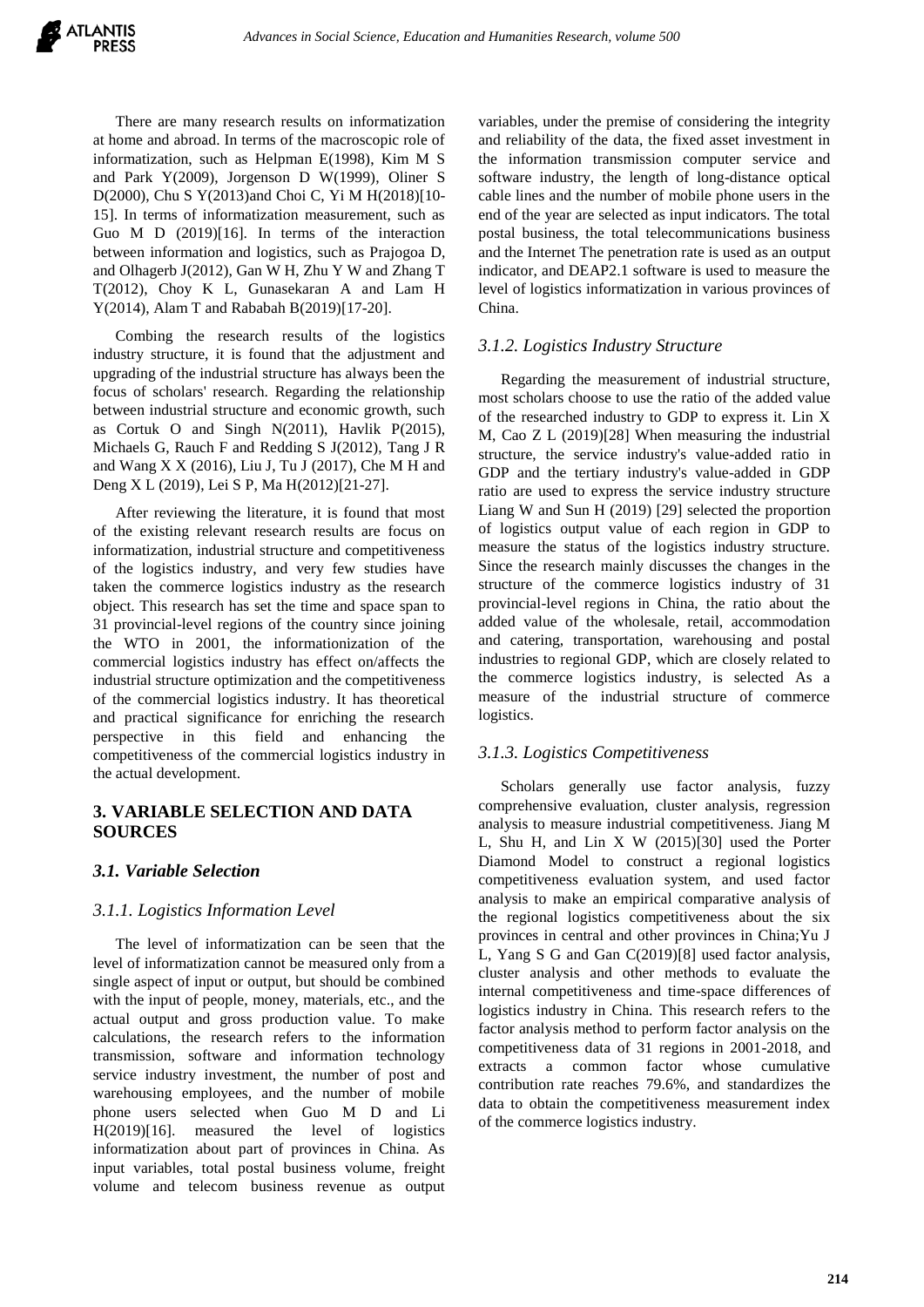

#### *3.1.4. Control Variables*

The results of existing research about development of the logistics industry, most scholars use data to prove that factors such as the level of regional economic development, government behavior, talents, and environmental conditions have a certain impact on the development of the logistics industry. Tang J R and Wang X X (2016)[24] selected indicators such as the total output value of the logistics industry, gross national product and fixed asset investment to study the competitiveness of the logistics industry in eastern region.Therefore, this study finally selected the regional gross product (GDP), household consumption level (TRS) and government expenditure (GR) as the control variables to study the competitiveness of the commercial logistics industry in various regions.

#### *3.2. Data Sources*

This study selected the 2002-2018 "China Statistical Yearbook", "China Logistics Statistical Yearbook", "Country Names Economic and Social Development Statistical Bulletin" and 31 China's 2001-2017 statistical yearbooks. The data related to the informatization level, structural changes and competitiveness of the commerce logistics industry in the province-level regions are imputed by the mean method if there are individual data missing.

# **4. MODEL CONSTRUCTION AND EMPIRICAL ANALYSIS**

#### *4.1. Model Construction*

In this study, the level of information and the structure of commercial logistics industry in each region are used explanatory variables, and the competitiveness of commercial logistics industry is the main explanatory variable to construct the following econometric model to systematically test 31 provincial-level regions across the country from 2001 to 2017. The informatization of the commerce logistics industry has influence on structural changes, in the same time, informatization and structural changes also impress competitiveness.

 $+\alpha$  s  $\ln{GR}$ it  $+\varepsilon$ it  $TIC_{it} = \alpha_0 + \alpha_1 TIN_{it} + \alpha_2 TIS_{it} + \alpha_3 TIN_{it} \times TIS_{it} + \alpha_4 \ln GDP_{it} + \alpha_5 \ln TRS_{it}$ 

(1)

Then I represents the province-level regions, T represents the year, εit represents the random disturbance term, and IN represents the logarithmic processing of the data; TICit represents the competitiveness of the commerce logistics industry in each province-level region, and TINit represents the commerce logistics industry in the province-level regions Informatization level, TISit represents the structure of the commerce logistics industry in each province-level region, TINit×TISit represents the interactive item between the level of informatization and the industrial structure, lnGDPit represents the GDP of each province-level region, lNTRSit represents the consumption level of residents in each provincial-level region, lnGEit Indicates the government's fiscal expenditure of each province.

#### *4.2.Empirical Analysis*

#### *4.2.1. Descriptive Statistical Analysis*

**Table 1.** Descriptive statistical analysis of samples

| <b>Variable</b> | <b>Mean</b> | <b>Std Dve</b> | <b>Min</b> | <b>Max</b> |  |
|-----------------|-------------|----------------|------------|------------|--|
| TIC             | 0.9901      | 0.3828         | 0.5201     | 3.0038     |  |
| TIN             | 0.7900      | 0.2919         | 0.3892     | 1.0000     |  |
| TIS             | 0.1075      | 0.0221         | 0.0632     | 0.1779     |  |
| <b>TIN×TIS</b>  | 0.7700      | 0.1052         | 0.4167     | 0.9333     |  |
| lnGDP           | 8.9433      | 1.2035         | 4.9356     | 11.4043    |  |
| <b>InTRS</b>    | 9.0647      | 0.7260         | 7.5689     | 10.8896    |  |
| $ln$ GE         | 7.3075      | 1.0771         | 4.3687     | 9.6183     |  |

In Table 1: Mean represents the average value, which is used for the analysis of the central tendency of the sample; Std Dev represents the standard deviation, which is used for the analysis of the dispersion degree of the sample;and Min and Max are the minimum and maximum values of the sample, respectively.

#### *4.2.2. Stationarity Test*

In order to improve the objectivity of the model and the persuasiveness of the regression results, this study selects LLCand Fisher-ADF methods to test the stationarity of each research variable in order to improve the persuasiveness of the panel unit root test results.

| <b>Table 2.</b> Panel unit root test |  |
|--------------------------------------|--|
|--------------------------------------|--|

| Variable       | LLC test          |                       | <b>Fisher-ADF</b> test | <b>Station</b> |          |
|----------------|-------------------|-----------------------|------------------------|----------------|----------|
|                | <b>Statistics</b> | $\mathbf{P}$<br>value | <b>Statistics</b>      | P<br>value     | arity    |
| TIC            | $-1.7623$         | 0.0390                | 66.9124                | 0.2519         | unstable |
| dTIC           | $-17.7345$        | 0.0000                | 291.382                | 0.0000         | stable   |
| TIN            | $-250641$         | 0.0000                | 42.7494                | 0.9550         | unstable |
| dTIN           | $-71.0735$        | 0.0000                | 495.115                | 0.0000         | stable   |
| TIS            | $-0.1770$         | 0.4298                | 28.9839                | 0.9998         | unstable |
| dTIS           | $-13.8796$        | 0.0000                | 211.741                | 0.0000         | stable   |
| <b>TIN×TIS</b> | $-44047$          | 0.0000                | 34.1367                | 0.0252         | stable   |
| <b>InGDP</b>   | 0.0025            | 0.5010                | 46.3959                | 0.9012         | unstable |
| dlnGDP         | $-42.7946$        | 0.0000                | 494.588                | 0.0000         | stable   |
| <b>InTRS</b>   | $-36.6712$        | 0.0000                | 53.7944                | 0.7005         | unstable |
| dlnTRS         | $-60.0448$        | 0.0000                | 515.880                | 0.0000         | stable   |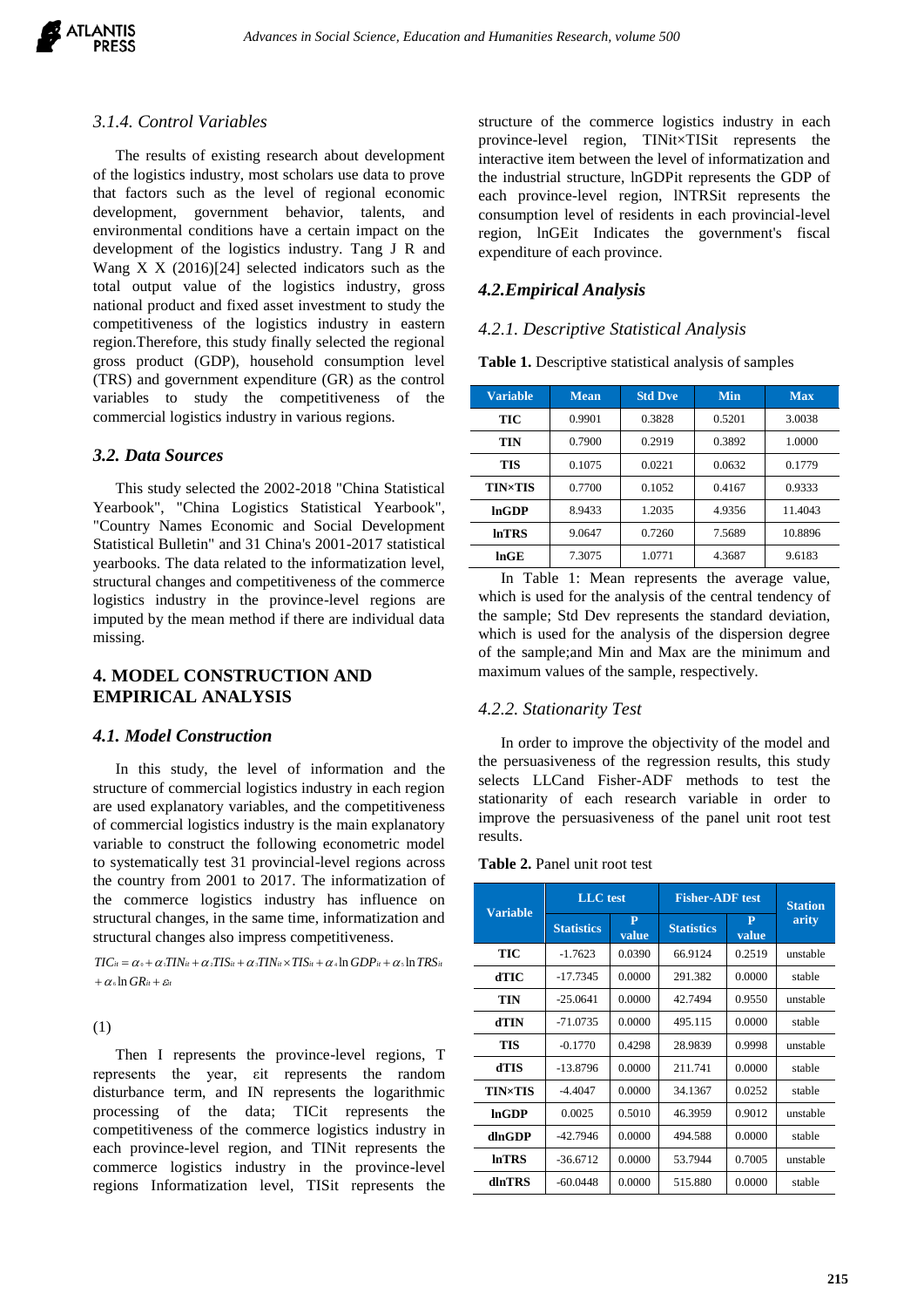| lnGE  | $-8.0217$  | 0.0000 | 38.6844 | 0.9853 | unstable |
|-------|------------|--------|---------|--------|----------|
| dlnGE | $-42.9452$ | 0.0000 | 491.908 | 0.0000 | stable   |

It can be seen the test results of the original data TIC, TIN, TIS, lnGDP, lnTRS, and lnGE in Table 2 are all non-stationary series. On this basis, the first-order difference data dTIC, dTIN, dTIS of the non-stationary series, dlnGDP, dlnTRS and dlnGE are tested for unit roots. From the stationarity results, the data after the difference passes the test, indicating that the first-order difference data of each variable has a stationary series. The selected variables all meet the stationarity requirements, and regression model analysis can be performed.

## *4.2.3. Model Regression form Selection*

Before analyzing the panel data, F test and Hausman test must be performed to select a suitable model. Firstly, F-test is used to determine whether the sample is suitable for mixed-effects model or fixed-effects model. The null hypothesis of F-test is to use the mixed-effects model. When the P value is less than 0.05, the null hypothesis is rejected and the fixed-effects model is used. Otherwise, the mixed-effects model is used. Then use the Hausman test to determine which fixed effect or random effect is more suitable for the sample in this study. The null hypothesis of the Hausman test is to use the random effects model. When the P value is less than 0.05, the null hypothesis is rejected and the fixed effects model is used. Otherwise, random effects are used effect model. The following is the model selection calculation result of sample data:

| <b>Variable</b> | <b>Mixed effects</b><br>model | <b>Fixed effects</b><br><b>Random</b><br>model<br>effects model |           |  |  |
|-----------------|-------------------------------|-----------------------------------------------------------------|-----------|--|--|
| <b>TIN</b>      | 0.0044                        | $-0.0379$                                                       | 0.0350    |  |  |
| TIS             | $-0.0100$                     | 0.0309<br>$-0.0129$                                             |           |  |  |
| <b>TIN×TIS</b>  | 0.0031                        | 0.0505                                                          | 0.0159    |  |  |
| <b>InGDP</b>    | 0.0007                        | $-0.0121$                                                       | 0.0004    |  |  |
| <b>InTRS</b>    | 0.0063                        | 0.1089<br>0.0055                                                |           |  |  |
| $ln$ GE         | $-0.2950$                     | $-0.0277$                                                       | $-0.4473$ |  |  |
| cons            | $-0.0510$                     | 0.2572                                                          | $-0.0486$ |  |  |
| <b>F</b> test   | $Prob > F = 0.0000$           |                                                                 |           |  |  |
| Hausman<br>test |                               | $Prob >chi=0.0000$                                              |           |  |  |

#### **Table 3.** Model selection results

The P values of the F test and Hausman test results are both less than 0.05, which means that the use of fixed effects in the sample data is better than mixed effects and random effects. Therefore, the sample of this study is more suitable for fixed effects models.

In summary, the regression equation obtained in this study is following:

 $+$  0.109 ln  $TRS_{it}$   $-$  0.028 ln  $GR_{it}$  $TIC_{it} = 0.257 - 0.038 TIN_{it} + 0.031 TIS_{it} + 0.051 TIN_{it} \times TIS_{it} - 0.012 \ln GDP_{it}$  (2)

#### *4.2.4. Regression Analysis*

In this study, the sample was divided into six regions: East China, North China, Central South, Northwest, Northeast and Southwest according to the "conventional classification" of the National Bureau of Statistics. East China includes Shanghai, Jiangsu, Zhejiang, Anhui, Fujian, Jiangxi and Shandong; North China includes Beijing, Tianjin, Hebei, Shanxi and Inner Mongolia; Central and South includes Henan, Hubei, Hunan, Guangdong, Guangxi and Hainan;and Northwest includes Shanxi, Gansu, Qinghai, Ningxia and Xinjiang;the Northeast includes Liaoning, Jilin and Heilongjiang;and the Southwest includes Chongqing, Sichuan, Guizhou, Yunnan and Tibet. Perform full sample and six regional sample regression on the sample, and the regression results are shown in the Table 4.

| Table 4. Regression results |  |  |  |
|-----------------------------|--|--|--|
|-----------------------------|--|--|--|

| <b>Variabl</b>                                                                                           | Full<br>sample        |                             |                       |                                | Sub-sample |                      |                      |                      |
|----------------------------------------------------------------------------------------------------------|-----------------------|-----------------------------|-----------------------|--------------------------------|------------|----------------------|----------------------|----------------------|
| e                                                                                                        | <b>Nation</b><br>wide | <b>East</b><br><b>China</b> | <b>North</b><br>China | <b>Central</b><br><b>South</b> |            | <b>North</b><br>west | <b>North</b><br>east | <b>South</b><br>west |
| TIN                                                                                                      | 0.0379<br>$\ast$      | 0.0211<br>**                | 0.0136                | 0.0166<br>$\ast$               |            | 0.0465               | 0.0296<br>**         | 0.0437<br>**         |
| <b>TIS</b>                                                                                               | 0.0309<br>**          | 0.0219<br>$\ast$            | 0.0276<br>**          | 0.0621<br>***                  |            | 0.0078<br>**         | 0.0614<br>**         | 0.0043               |
| <b>TIN×TI</b><br>s                                                                                       | 0.0505<br>***         | 0.0228<br>***               | 0.0064<br>*           | 0.0179<br>**                   |            | 0.0026<br>$\ast$     | 0.0244<br>**         | 0.0130<br>$\ast$     |
| lnGDP                                                                                                    | 0.0121<br>$\ast$      | 0.0427<br>**                | 0.0176                | 0.0344<br>**                   |            | 0.0083               | 0.0239<br>$\ast$     | 0.0062<br>$\ast$     |
| In <b>TRS</b>                                                                                            | 0.1089<br>$**$        | 0.0538<br>**                | 0.0472<br>$\ast$      | 0.0977<br>**                   |            | 0.0213<br>**         | 0.0311<br>**         | 0.0288<br>$\ast$     |
| lnGE                                                                                                     | 0.0277<br>**          | 0.0423<br>**                | 0.0164<br>*           | 0.0318<br>**                   |            | 0.0203               | 0.0048<br>$\ast$     | 0.0322<br>$\ast$     |
| cons                                                                                                     | 0.2572<br>***         | 0.1062<br>***               | 0.1011<br>**          | 0.4301<br>***                  |            | 0.0731<br>$\ast$     | 0.0968<br>**         | 0.0652<br>*          |
| "*"represents a significance level of 1%<br>#米米#<br>#米米米#<br>Note <sup>.</sup><br>50 <sub>6</sub><br>and |                       |                             |                       |                                |            |                      |                      |                      |

Note: "\*\*\*", "\*\*", "\*"represents a significance level of 1%, 5%, and 10%, respectively.

It can be seen from the regression results of the full sample that each explanatory variable has a significant impact on the explained variable. The rest of the control variables have a significant impact on the explained variable except for government expenditure (GE), and the goodness of fit of the full sample model R2 is 66.96%, It shows that the fixed effects model can better explain the influence about the informationization level of the commerce logistics industry and the evolution of the industrial structure on industrial competitiveness.

#### *4.2.4.1. From the Perspective of the Informatization*

It is effective on industrial competitiveness is not consistent in the national and regional samples. The possible reason is that the level of informatization development in various regions is different. Largely, it also plays a different role in the competitiveness in commerce and logistics industry. From the regression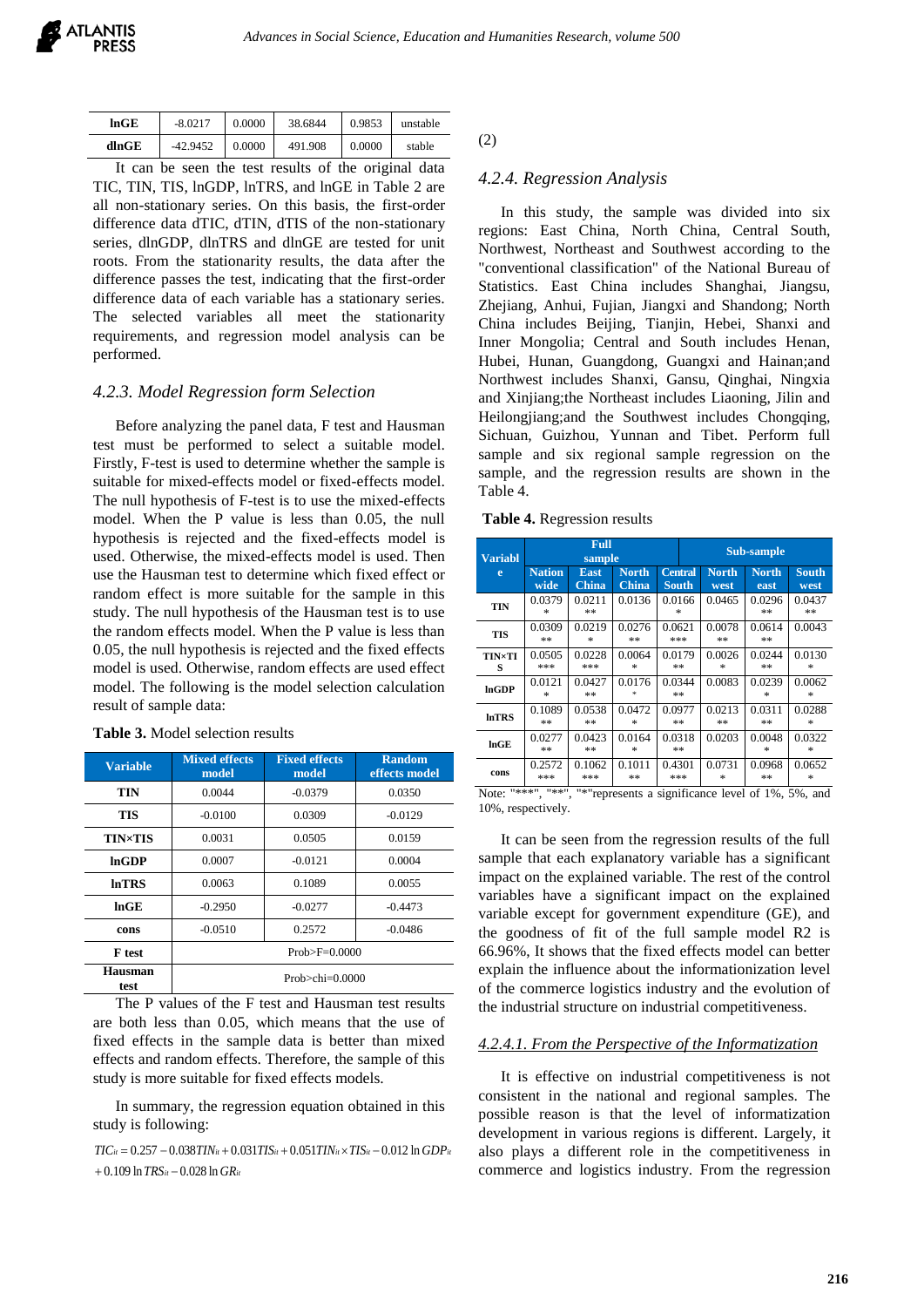

results of the national sample, the coefficient of influence of the industrial informatization on industrial competitiveness is -0.0379, and it is significant at the 10% confidence level, indicating that the overall informatization level of the domestic commerce logistics industry has not reached the level that can promote its industry. The degree of competitiveness requires the construction of information infrastructure and the introduction of advanced information technology to promote the domestic information. From the regression results of the regional samples, except for the insignificant influence of the industrial informatization level of North China and Northwest China on industrial competitiveness, the industrial informatization level of East China (0.0211) and Central South (0.0166) showed significant effects on industrial competitiveness. The positive impact indicates that informatization of the commerce logistics industry in these two regions is relatively high, which can effectively promoted industrial competitiveness, while the level of industrial informatization in the Northeast (- 0.0296) and Southwest (-0.0437) has an impact on industrial competitiveness. The significant negative impact indicates that the informatization level of the commerce logistics industry in the two regions is relatively low, and it has not reached the level of informatization required for improving industrial competitiveness.

## *4.2.4.2. From the Perspective of Industrial Structure*

The impact of changes in the commercial logistics industry structure on industrial competitiveness is not consistent in the national and regional samples. The main reason is that the changes in industrial structure of each region are different, and the effect of logistics industry competitiveness is also different. From the regression results of the national sample, the coefficient about impact of industrial structure changes on industrial competitiveness is 0.0309, and it is significant at the 5% confidence level, indicating that changes in the overall domestic commerce logistics industry structure can promote industrial competitiveness. From the results of regional sample regression, except for the insignificant impact of changes in the commerce logistics industry structure in Northwest China, East China (0.0219), Central South (0.0621) and Northeast China (0.0614) is significantly positive, indicating that the structure of the commerce logistics industry in these three regions are gradually optimized and can promote the continuous improvement of their industrial competitiveness. However, the impact of changes in the commerce logistics industry structure in North China (- 0.0276) and Northwest China (-0.0078) on industrial competitiveness is significantly negative, indicating that the structure of the commerce logistics industry is not reasonable enough and cannot promote the competitiveness of the region ' s commerce and logistics industry, but will hinder its further development.

## *4.2.4.3. From the Perspective of the Interaction items between the Informatization Level and the Industrial Structure*

The impact of the interaction items between the informatization level and the industrial structure of the commerce logistics industry on the industrial competitiveness is not consistent in the national and regional samples. The possible reasons are that differently regional informatization levels and changes in industrial structure have different effects on the competitiveness of the regional commercial logistics industry. From the regression results of the national sample, the coefficient of the interaction between the information level and the industrial structure on the industrial competitiveness is 0.0505, and it is significant at the 1% confidence level, it shows that the overall improvement of the level of informatization of the domestic commerce logistics industry can promote the optimization of its industrial structure, and to a certain extent, promote the improvement of its industrial competitiveness. From the regression results of regional samples, the information level of the commerce logistics industry and the interaction items of the industrial structure in each region have a significant impact on industrial competitiveness. Among them, the results shows that East China (0.0228), Central South (0.0179), Northwest China (0.0026) and Northeast China (0.0224). The interaction terms of the informatization level and industrial structure of the commerce logistics industry in these four regions all have a significant positive impact on industrial competitiveness, indicating that changes in the level of informatization and industrial structure in these regions have promoting effect on industrial competitiveness. And the interaction terms of the informationization level and industrial structure of the commerce logistics industry in North China (-0.0064) and Southwest China (-0.0130) have a significant negative impact on industrial competitiveness, indicating that the information in these regions Changes in the level of industrialization and industrial structure can hinder industrial competitiveness.

## *4.2.4.4. From the Perspective of the GDP of each Region*

Except for the Northwest Region (-0.0083) GDP growth has an insignificant impact on the competitiveness of the commerce logistics industry, the national sample and the other five regions all show a significant impact. From the regression results of the national sample, the coefficient of GDP's influence on the competitiveness of the commerce logistics industry is -0.0121, and it is significant at the 10% confidence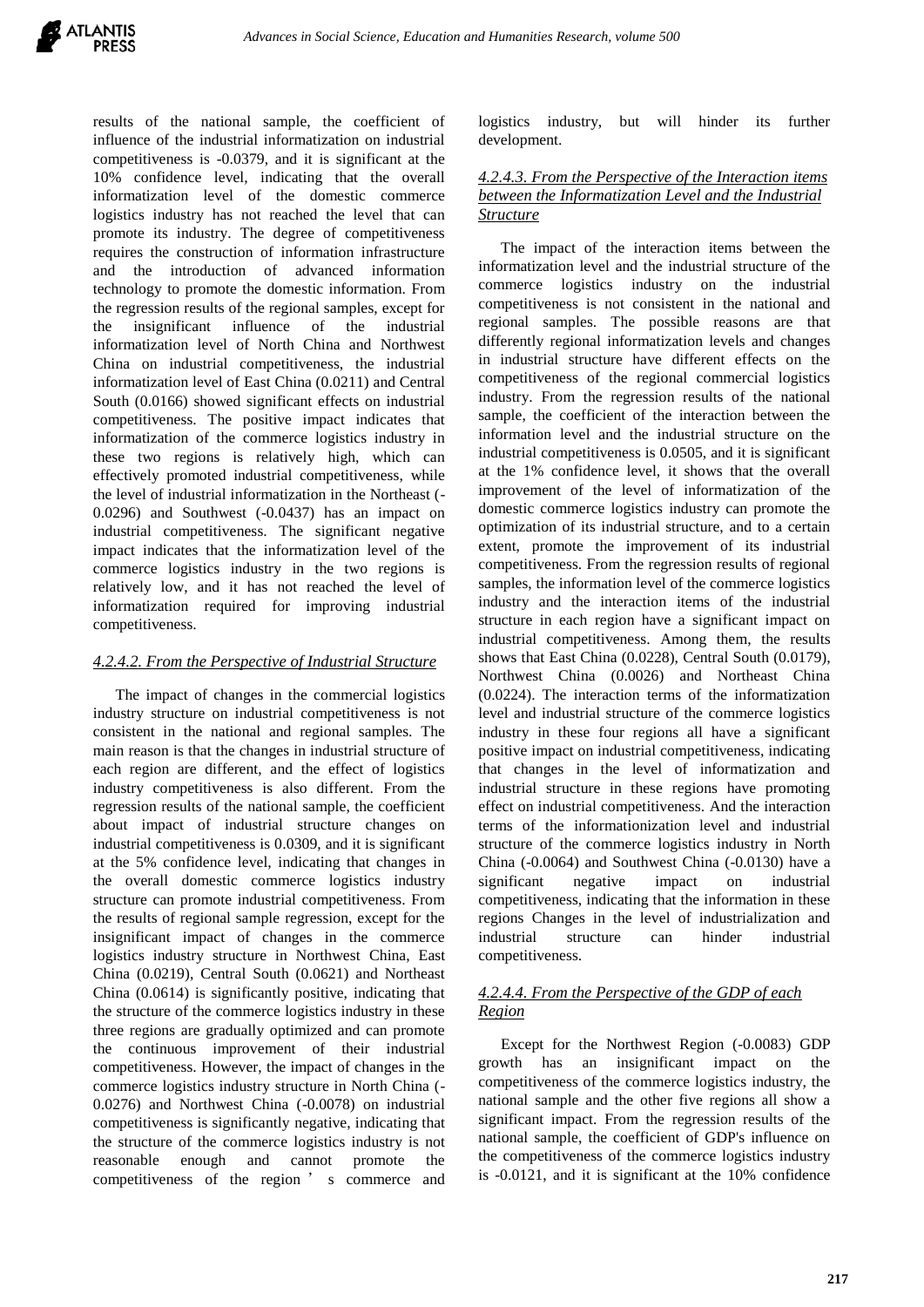level. From the regression results of the regional samples, the GDP growth levels of East China (0.0427), North China (0.0176) and Central South (0.0334) have a positive effect on the competitiveness of the commercial logistics industry, indicating that the GDP of these two regions has gradually begun high-quality growth has begun to positively promote the competitiveness of the commerce logistics industry, while the GDP growth levels of the three regions of Northeast China (-0.0239) and Southwest China (-0.0062) have obvious negative obstacles to the competitiveness of the commerce logistics industry. The possible reason is that the GDP growth of these two regions is still an extensive growth mode, the internal structure is unreasonable, the efficiency is low, and it cannot to provide strong support for the competitiveness of the region's commerce logistics industry.

#### *4.2.4.5. From the Perspective of Residents' Consumption Levels In Various Regions*

The influence of residents' consumption levels on the competitiveness of the commerce logistics industry has the same effect in the national and regional samples, and both are significant positive effects. From the regression results of the national sample, the coefficient of the influence of household consumption on the competitiveness is 0.1089, and it is significant at the 5% confidence level, indicating that the overall domestic consumption level of residents has a significant role in promoting the competitiveness of the commerce logistics industry. From the results of regional sample regression, the consumption level of residents in Central South (0.0977), East China (0.0538), North China (0.0472), Northeast China (0.0311), Southwest China (0.0288) and Northwest China (0.0213) has an effect on commerce and trade. The positive promotion of the competitiveness has gradually diminished. It can be seen that the consumption level of residents in the more developed areas is relatively high, which can promote the development of the regional commerce logistics industry and enhance its competitiveness.

# *4.2.4.6. From the Perspective of Government Expenditures*

The impact of government expenditures on the competitiveness shows different directions in the national and regional samples. The possible reason is that government policies of different regions are different, and the corresponding government expenditures also have certain gaps. The effect of the competitiveness is also different. From the regression results of the national sample, the overall impact coefficient of government expenditure on the competitiveness is 0.0277, and it is significant at the 5% confidence level, indicating that the overall domestic government expenditure can obviously improve the competitiveness of the commercial logistics industry. From the results of regional sample regression, the conditions of each region are different. Among them, East China (0.0423), North China (0.0164), and Central South (0.0318) have positive influence coefficients. Government expenditures have obviously positive effect on the competitiveness of the commercial logistics industry. The influence coefficient of the northeast region (-0.0048) and the southwest region (-0.0322) is negative, and government expenditures have a hindering effect on improving the competitiveness of the commerce logistics industry. The possible reason is that the key development industries of different regions are different. Government policies and corresponding expenditures are also quite different.

# **5. MODEL CONSTRUCTION AND EMPIRICAL ANALYSIS**

# *5.1. Conclusion*

a) There are obviously regional differences in the optimization of industrial structure due to the informatization of the commerce logistics industry. The informatization level of the commerce logistics industry in most regions has a significant role in promoting the optimization of industrial structure. Except the industrial informatization level in North China and Southwest China has an inverse relationship to the optimization of industrial structure, and the influencing effect in Southwest China is relatively more significant.

b) There are obvious regional differences in the effect about informatization level of trade logistics industry on its competitiveness. From the empirical results, the national sample and some regional samples show a significant negative impact. It may because that the fact of information production mentioned in the information paradox requires investment, but the input may not necessarily be rewarded.

c) There are obvious regional differences in the effect of the commercial logistics industry structure on competitiveness. The empirical results show that the direction of action of the samples from North China and Northwest China is a significant negative effect.

d) There are obvious regional differences in the effect of economic growth on the competitiveness of the commerce logistics industry. The empirical results show that economic growth in most regions has a significant role in promoting the competitiveness of the commerce logistics industry, just the economic growth in the Northeast and Southwest regions has a negative impact on the competitiveness of the commerce logistics industry.

e) The improvement of residents' consumption level can obviously promote the competitiveness of the commerce logistics industry. Since the commerce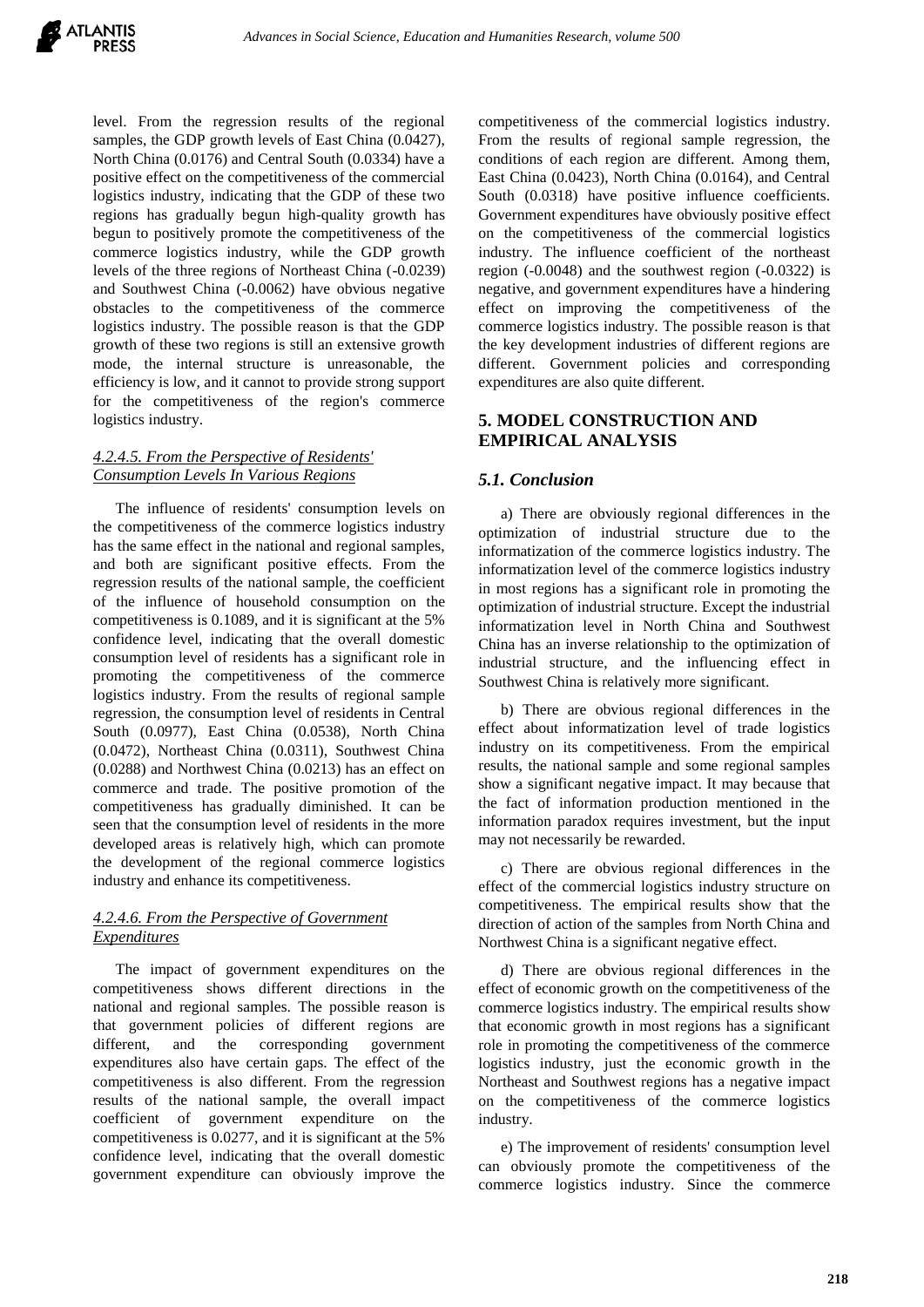logistics industry is a logistics service industry closely related to people's livelihoods such as wholesale, retail, accommodation, and catering, the improvement of resident consumption level indicates that the public's consumption power is constantly improving, the scale of consumption is constantly expanding, the consumption structure is constantly upgraded, and the requirements for material life is also getting higher and higher, and the demand for products is also increasing, laying the material foundation for the expansion of the commerce logistics service market. The increase of residents' consumption power can drive the development of commodity consumption and related industries and trade industries, and it has a more important role in promoting the competitiveness.

f) There are obvious regional differences in the effect of government investment on the competitiveness of the commerce logistics industry. Government expenditures represent the strength of local governments' support for the development of various industries in their regions. In theory, it should increase year by year. However, because of the differences in key industries in various regions, local governments have different support methods for the development of various industries.

# *5.2. Experience and inspiration*

a) Attach importance to the construction of logistics digital information platform and improve logistics emergency response capabilities. The government takes the lead to integrate resources from all parties, introduce international advanced digital information management technology and experience, strengthen information security protection management, and encourage universities to train information operation and management talents to reduce the negative impact of informatization paradox and improve logistics emergency capabilities, thereby improving the quality and efficiency of logistics industry development.

b) Deepen the supply-side structural reform of rural logistics, and strengthen the ability to support poverty alleviation. If the logistics industry help to alleviate poverty, it must build a number of rural logistics service brands nationwide based on the characteristics of rural economic development and actual logistics needs in various regions, play the leading role of the brand to create a rural logistics service system, and send out regional unique agricultural products as special products, products from other regions are shipped in to form a sustainable industrial chain, promote economic development in poor areas, and provide logistics assistance for the fight against poverty.

c) Accelerate the upgrading and optimization of the industrial structure, and promote the continuous industrial competitiveness. Commerce logistics industry

should grasp the opportunity of high-quality development and transformation of economy at this stage, rely on government guidance and support to optimize and upgrade the industrial structure, adapting to the current digital development model and ensure the continuous improvement of industrial competitiveness.

d) Emphasize the cooperation between the government and enterprises, and adopt corresponding development strategies based on the actual development of each region. Relevant government departments should formulate development plans based on the actual needs of local commerce logistics development, attach importance to the implementation of various policies, optimize the industrial development environment, provide innovative channels and funds, and promote the sustainable development of the regional commerce logistics industry.

# **ACKNOWLEDGMENTS**

This research is financially supported by the Philosophy and Social Science Foundation of Anhui Province: The History of China's Commerce Logistics (1978-2018) (Number: AHSKF2018D58).

## **REFERENCES**

- [1] Science and Technology Information Department of China Federation of Logistics and Purchasing. 2018 National Logistics Operation Bulletin [EB/OL]. (2019-03-23) [2019-05-21]. http: //www. chinawuliu. com. cn/ lhhzq/201903/23/339377. shtml. "in Chinese"
- [2] Zhao L Q, Guo Y X. Study on the Evaluation Meth-od of Urban Logistics Competitiveness[J]. Region-al Research and Development, 2011, 30(02): 78-81. "in Chinese" DOI:http://dx.chinadoi.cn/10.3969/j.issn.1003- 2363.2011.02.016.
- [3] Li Y M, Liu M Z, Guo L. L. Evaluation and Empirical Research on Low Carbon Competitiveness of Regional Logistics Based on Projection Pursuit Method[J]. Regional Research and Development, 2015, 34(02): 28-33. "in Chinese" DOI:http://dx.chinadoi.cn/10.3969/ j.issn. 1003-2363.2015.02.005.
- [4] Mothilal S, Gunasekaran A, Nachiappan S, et al. Key Success Factors and Their Performance Implications in the Indian Third-party Logistics (3PL) Industry[J]. International Journal of Production Research, 2012, 50(9): 2407-2422.  $D$  $O$ I $\cdot$

https://doi.org/10.1080/00207543.2011.581004.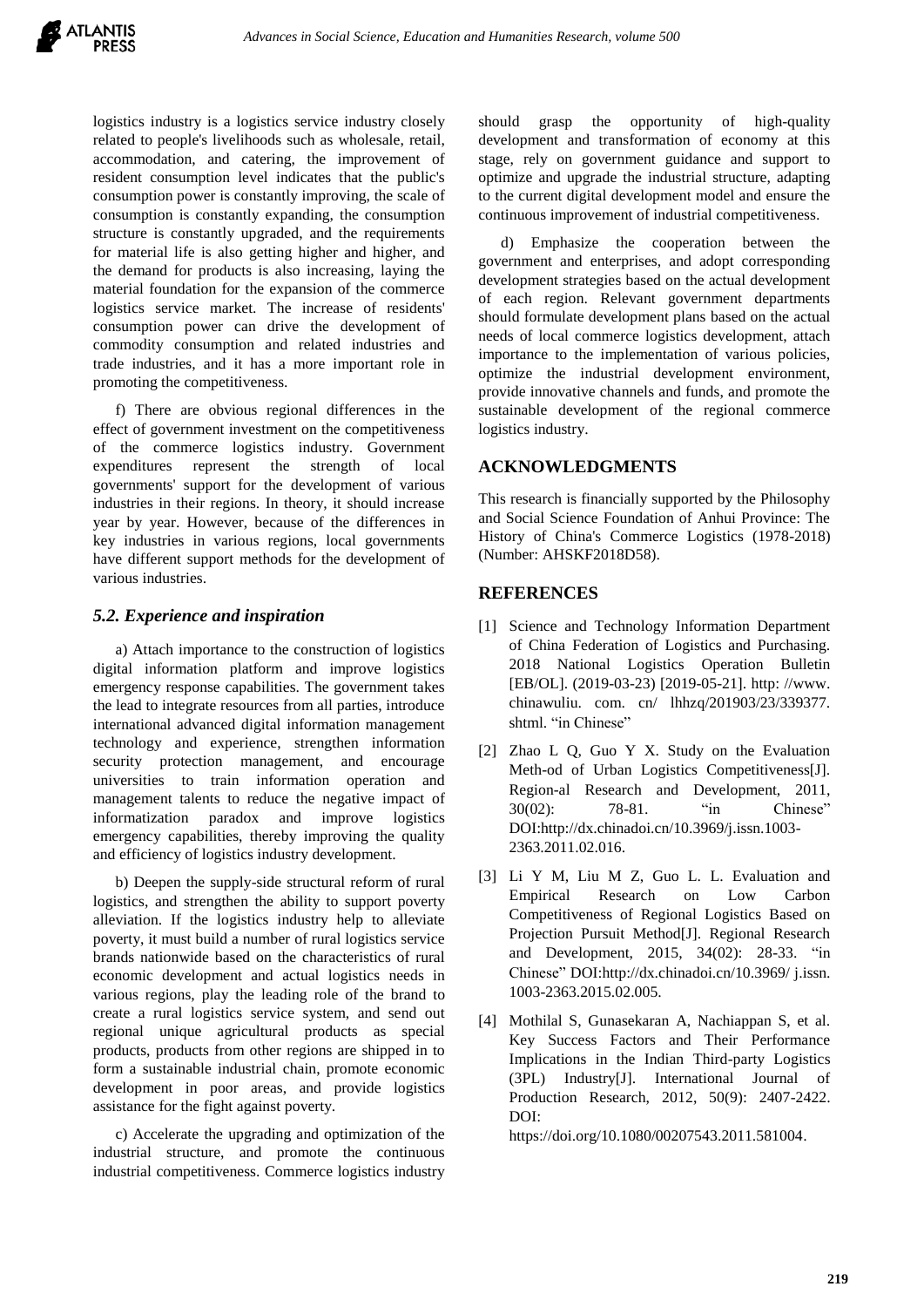- [5] Alarc N R, Antœn J P, Lozano A, et al. Logistics Competitiveness in a Megapolitan Network of Cities: A Theoretical Approach and Some Application in the Central Region of Mexico[J]. Procedia-Social and Behavioral Sciences, 2012, 39(1): 739-752. DOI: <https://doi.org/10.1016/> j.sbspro. 2012.03.144
- [6] Li P, Peng H P. Evaluation of the competitiveness of the logistics industry in the Silk Road Economic Belt[J]. Journal of Xi'an University of Finance and Economics, 2018, 31(03): 99-103. "in Chinese" DOI: http://dx.chinadoi.cn/10.3969/j.issn.1672- 2817.2018.03.014.
- [7] Zhu F Y, Tan B H, Wang T T. Evaluation of Regional Logistics Industry Competitiveness from the Perspective of Niche——Taking Key Provinces of "One Belt One Road" as an Example[J]. Economy and Management, 2019, 33(01): 30-35. "in Chinese" DOI: http:// dx.chinadoi.cn/10.3969/j.issn.1003- 3890.2019.01.007.
- [8] Yu J L, Yang S G, Gan C. Analysis of Time and Space Differences in Evaluation of my country's Logistics Industry's Internal Competitiveness[J]. Lanzhou Academic Journal, 2019(05): 86-100. "in Chinese" DOI:http://dx.chinadoi.cn/10.3969/ j.issn.1005-3492.2019.05.009.
- [9] Xue C G, Qian L L. An Empirical Study on the Improvement of Logistics Enterprises' Core Competitiveness in Cross-border E-commerce Environment[J]. Science and Technology Management Research, 2019, 39(24): 146-152. "in Chinese" DOI: <http://dx.chinadoi.cn/10.3969/> j.issn. 1000-7695.2019.24.020.
- [10] Helpman E.General Purpose Technologies and Economic Growth[M]. Boston:MIT Press, 1998.
- [11] Kim M S, Park Y. The Changing Pattern of Industrial Technology Linkage Structure of Korea:Did the ICT Industry Play a Role in the 1980s and 1990s[J]. Technological Forecasting and Social Change, 2009, 76(5):688-699. DOI: https://doi.org/10.1016/j.techfore.2008.03.009.
- [12] Jorgenson D W, Stiroh K J. Information Technology and Growth.[J]. American Economic Review, 1999, 89(2):109-115. DOI:<https://doi.org/> 10.1257/aer.89.2.109.
- [13] Oliner S D, Sichel D E. The Resurgence of Growth in the Late 1990s: Is Information Technology the Story?[J]. Journal of Economic Perspectives, 2000, 14(4):3-22. DOI: [https://doi.org/10.2139/ssrn.](https://doi.org/10.2139/ssrn) 233139.
- [14] Chu S Y. Internet, Economic Growth and Recession[J]. Modern Economy, 2013, 4(3A):209- 213. DOI: https://doi.org/10.4236/me.2013.43a023
- [15] Choi C, Yi M H. The internet, R&D Expenditure and Economic Growth[J]. Applied Economics Letters, 2018, 25(4):264-267. DOI:<https://doi.org/> 10.1080/13504851.2017.1316819.
- [16] Guo M D, Li H. Measurement of the Informatization Level of Regional Logistics Industry——Taking My Country's Central and Eastern Provinces as Examples[J]. Science and Technology Management Research, 2019, 39(09): 62-68. "in Chinese" DOI: [http://dx.chinadoi.](http://dx.chinadoi/) cn/10.3969/j.issn.1000-7695.2019.09.010.
- [17] Prajogoa D, Olhagerb J. Supply Chain Integration and Performance: the Effects of Long-term Relationships, Information Technology and Sharing, and Logistics Integration[J]. International Journal of Production Economics, 2012, 135(1):514-522. DOI:https://doi.org/10.1016/j.ijpe.2011.09.001.
- [18] Gan W H, Zhu Y W, Zhang T T. Research on RFID Application in the Pharmacy Logistics System[J]. International Journal of Education and Management Engineering(IJEME), 2012, 2(8):13- 19. DOI:https://doi.org/10.5815/ijeme.2012.08.03.
- [19] Choy K L, Gunasekaran A, Lam H Y, et al. Impact of Information Technology on the Performance of Logistics Industry: The Case of Hong Kong and Pearl Delta Region[J]. Journal of the Operational Research Society, 2014, 65(6): 904-916. DOI:https://doi.org/10.1057/jors.2013.121.
- [20] Alam T, Rababah B. Convergence of MANET in Communication among Smart Devices in IoT[J]. International Journal of Wireless and Microwave Technologies(IJWMT), 2019, 9(2):1-10. DOI: https:// doi.org/10.22541/au.159164757.78780485.
- [21] Cortuk O, Singh N. Structural change and growth in India[J]. Economics Letters, 2010, 110(3):178- 181. DOI:https://doi.org/10.1016/j.econlet. 2010. 11.034.
- [22] Havlik P. Patterns of Structural Change in the New EU Member States[J]. Wiiw Research Reports, 2015, 6(3):133-157. DOI:https://doi.org/10.1515/ danb-2015-0009.
- [23] Michaels G, Rauch F, Redding S J. Urbanization and Structural Transformation[J], The Quarterly Journal of Economics, 2008, 127(2):535–586. DOI:https://doi.org/10.2139/ssrn.1281691.
- [24] Tang J R, Wang X X. Research on the Factors Influencing the Competitiveness of the Logistics